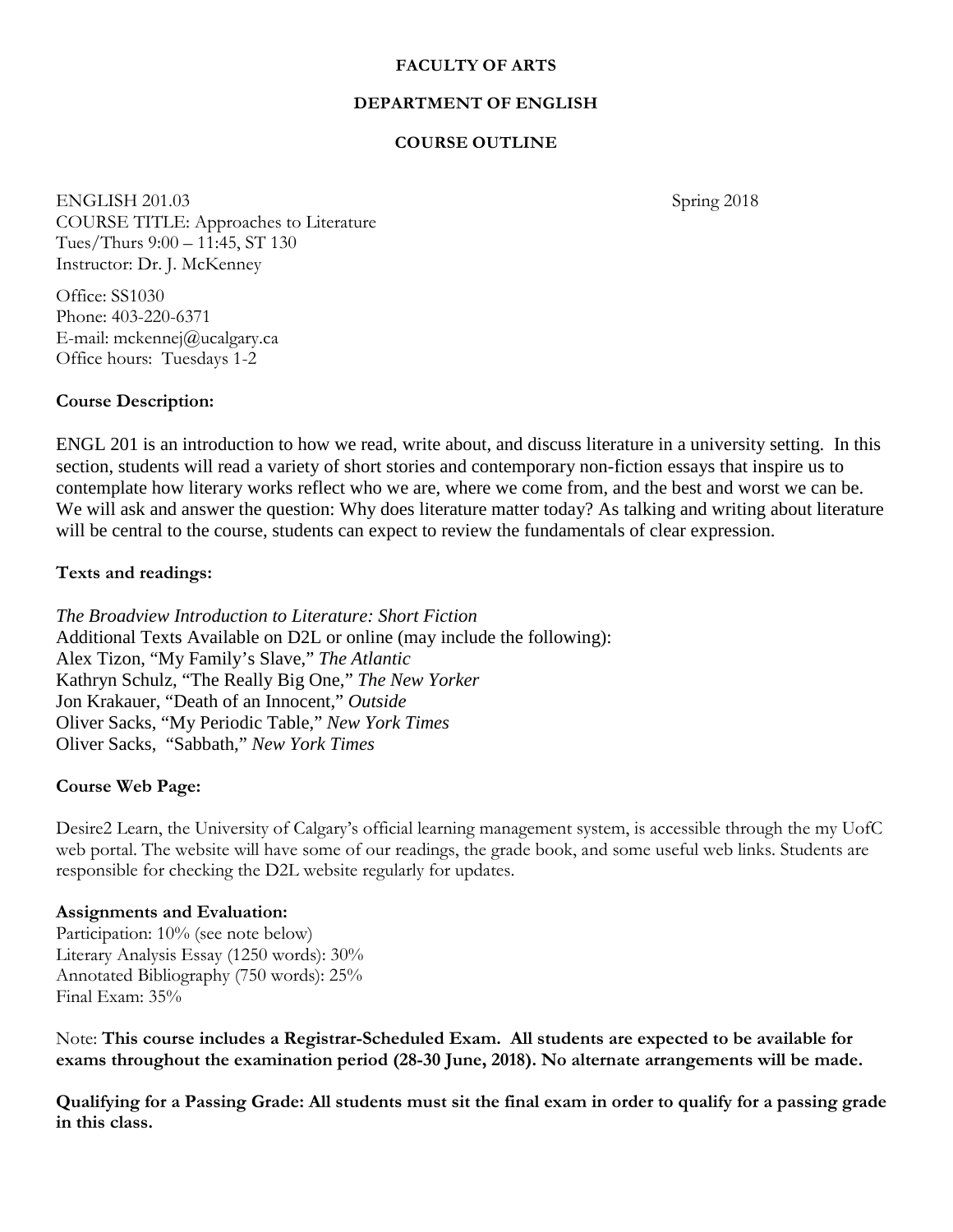**Participation**: Throughout the course, students will have ten opportunities to complete participation activities in class. These activities may take place at any time during the class period; no make up tasks will be administered. These are credit/no credit assignments. Satisfactory completion is required for credit. Grades for this course component will be allocated based on the following scheme:

- 1. Satisfactorily complete 8-10 for an A on this course component
- 2. Satisfactorily complete 7 for a B on this course component
- 3. Satisfactorily complete 6 for a C on this course component
- 4. Satisfactorily complete 5 for a D on this course component
- 5. Students completing fewer that 5 participation activities will receive an F on this course component

#### **Submission of Assignments:**

Please consult the instructions for individual assignments for submission details. In this course, assignments will be submitted either through the D2L dropbox or in hard copy. Emailed assignments will not be accepted.

No extensions will be granted for course work except in cases of illness or personal distress**. Late assignments will be penalized 1/3 of a letter grade for each business day late.** No assignments will be accepted three business days past the due date. Computer or printer malfunctions are not exceptions to the submission policy, so please plan accordingly.

### **All assignments for this course are subject to an additional oral examination at the instructor's discretion.**

### **Grading system:**

The University of Calgary's four-point Grading System, as described in the Calendar;  $(\frac{http://www.ucalgary.ca/pubs/calendar/current/f-2.html}{http://www.ucalgary.ca/pubs/calendar/current/f-2.html})$  $(\frac{http://www.ucalgary.ca/pubs/calendar/current/f-2.html}{http://www.ucalgary.ca/pubs/calendar/current/f-2.html})$  $(\frac{http://www.ucalgary.ca/pubs/calendar/current/f-2.html}{http://www.ucalgary.ca/pubs/calendar/current/f-2.html})$  will be used in this course.

A+/A (4.0); A- (3.7); B+ (3.3); B (3.0); B- (2.7); C+ (2.3); C (2.0); C- (1.7); D+ (1.3); D (1.0); F (0)

Please note that, according to the University Calendar (F.1), instructors may use their discretion when rounding upwards or downwards when the average of term work and exams is between two letter grades.

Although the A+ is solely an honorific that entails no additional points in the four-point system, the course instructor will employ this mark to distinguish superlative work that exceeds expectations in style, correctness, intellectual depth and breadth, sophistication, and originality.

Although the A+ is solely an honorific that entails no additional points in the 4-point system, the course instructor will employ this mark to distinguish superlative work that exceeds expectation in style, correctness, intellectual depth and breadth, sophistication, and originality.

## **Reaching Me:**

Academics are usually best reached by email. Students can expect to receive replies to email enquiries within 24 hours during the business week and 48 hours over the weekend. Please note that your instructors may not respond to email after 5 p.m. or on the weekend. I also cannot guarantee that you will receive email replies within 48 hours of assignment due dates. Students should remember, also, that email is not a substitute for attending class or using regular office hours. Missed assignments will not be sent over email, nor should email be used to ask questions otherwise answered in class or on the course outline. Students are responsible for gathering their own notes on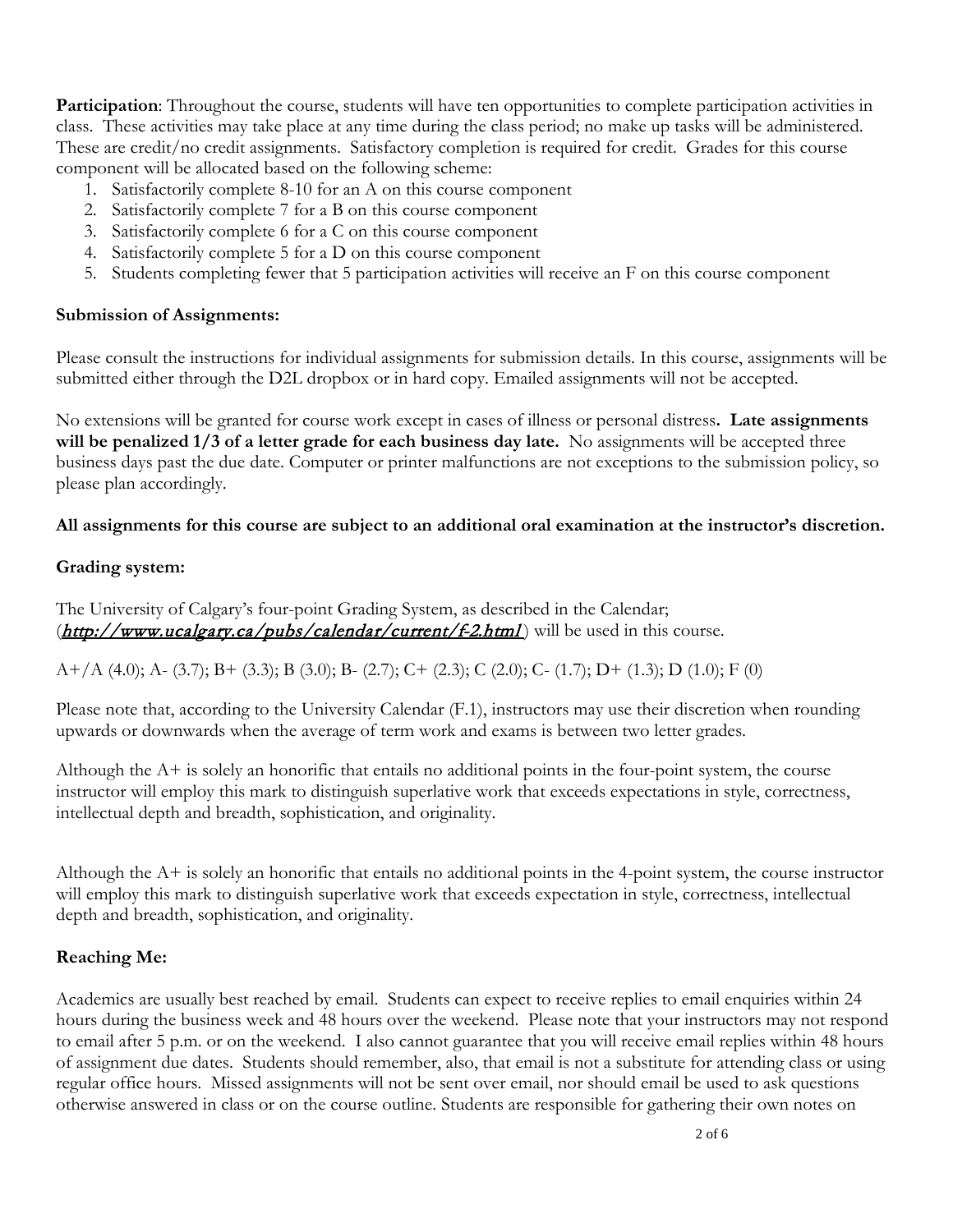missed classes. I will not conduct tutorials by email. If you have not received a response to your email within the timelines specified above, consider whether your message lacks a clear question or the polish and politeness of a professional letter. If it passes muster, please don't be shy about sending it again.

## **Classroom Etiquette Notes:**

☞We all have busy and social lives. For the duration of class, however, your social and intellectual life should exist solely in the classroom. All electronic devices should be turned to silent as a courtesy both to the instructor and your peers. Laptops may be used to take notes, but students should refrain from playing games, surfing, or updating social media while in class. If you have special circumstances that require you to monitor your phone in silent mode, please notify the instructor and excuse yourself from the classroom when you have to take calls or respond to texts.

☞This course is scheduled for two and a half hours twice a week. Students will receive a 15-minute break sometime during the class period. Please schedule routine appointments and work shifts outside of class hours. Students needing to leave the course early should sit near the door and make an effort not to disturb the class.

☞Both video and audio recording of lecture or discussion are prohibited without the permission of the instructor. Visual material from lecture will not posted or otherwise distributed.

☞The university is a place where people of varying backgrounds and views come together in mutual respect to discover and learn. In this introductory course, we will practice civility and respect in all interactions with one another. Literature, on the other hand, is not always polite. While course texts have been selected carefully on the basis of historic, generic, intellectual, and aesthetic significance, some of the texts may challenge your ways of thinking and standards of decorum and students should be prepared to encounter mature content and ideas. It is advised that students review the course reading schedule in the first week of class and discuss concerns with the instructor before the drop date.

☞My goal is to create an intellectually stimulating classroom where all people feel respected and safe to test new ideas. If, at any time, you have concerns about the classroom environment please make an appointment with the instructor. **Students who have preferred names or forms of address (including non-gendered pronouns) are welcome to bring this to the attention of the instructor.**

### **Plagiarism:**

Using any source whatsoever without clearly documenting it is a serious academic offense. Consequences include failure on the assignment, failure in the course and possible suspension or expulsion from the university. Please refer to the following information and make sure you are familiar with the statement below on plagiarism. **<http://www.ucalgary.ca/pubs/calendar/current/k-5.html>**

### **Scribe and Muse Club for English Students:**

The Scribe and Muse Reading and Writing Club (SMRWC) fosters and champions reading and writing through community service, leadership, and engagement. We strive to enhance the academic and social experience of undergraduate students by promoting academic excellence and interaction between students, faculty, and the community, through social, cultural, and academic events **[http://english.ucalgary.ca/scribe-and-muse-english](http://english.ucalgary.ca/scribe-and-muse-english-club)[club.](http://english.ucalgary.ca/scribe-and-muse-english-club)**

Our email address is **[smecuofc@gmail.com](mailto:smecuofc@gmail.com)**.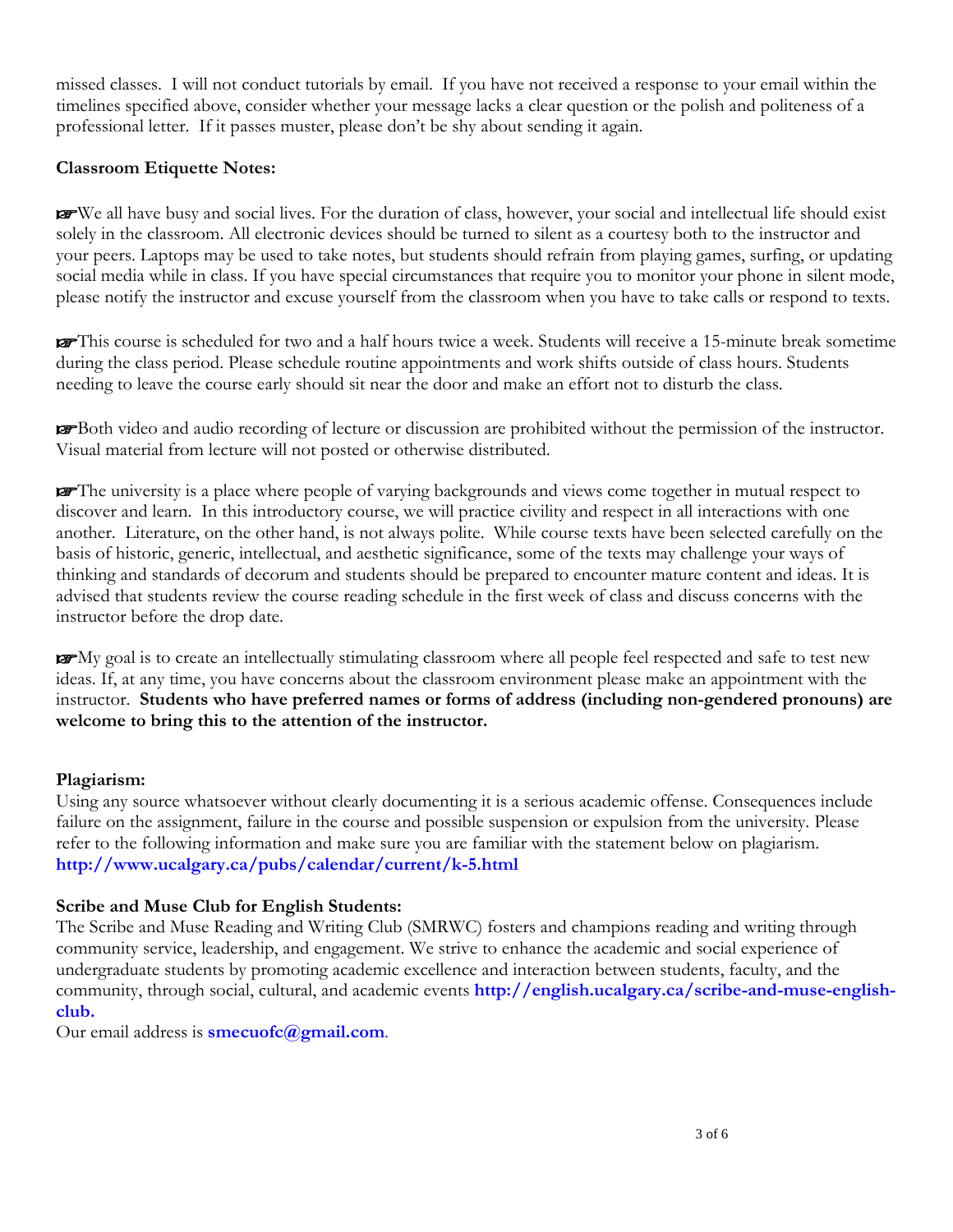## **English Department Website:**

For more information about courses, programs, policies, events and contacts in the Department of English, please go to our website at **[http://english.ucalgary.ca.](http://english.ucalgary.ca/)** Please note that the course outlines posted on the English Department website constitute the official course outline for purposes of appeals. Students should verify any hard copies against this posted version. For courses which employ numerical grades, the official departmental percentage to letter grade conversion scale is also posted on the department website.

## **Writing support:**

The Student Success Centre offers both online and workshop writing support for U of C students. **<http://www.ucalgary.ca/ssc/writing-support>**

### **Library and Research Support:**

Melanie Boyd, Librarian for English, offers research support to students, including strategies for finding articles, books, and other library materials. Contact: **[maboyd@ucalgary.ca](mailto:maboyd@ucalgary.ca)**. Find The English Pages research guide here: **[https://library.ucalgary.ca/sb.php?subject\\_id=52619](https://library.ucalgary.ca/sb.php?subject_id=52619)**

## **[Follow t](http://www.facebook.com/UofCEnglish)[he Depa](https://twitter.com/#!/uofcenglish)rtment of English on Facebook & Twitter:**



## **Academic regulations and schedules:**

Consult the Calendar for course information, university and faculty regulations, dates, deadlines and schedules, student, faculty and university rights and responsibilities. The homepage for the University Calendar is **<http://www.ucalgary.ca/pubs/calendar/current/index.htm>**

### **Grade appeals:**

Consult the following University Calendar link and request advice from the English Department office, SS 1152. Please note that "mere dissatisfaction with a decision is not sufficient grounds for the appeal of a grade or other academic decision"

### **<http://www.ucalgary.ca/pubs/calendar/current/i.html>**

### **Deferral of term work and final examinations:**

Should you require an extension for completion of term papers or assignments beyond the deadline of five days after the end of lectures, an Application of Deferment of Term Work form must be completed. The University also has regulations governing the deferral of final examinations. See Calendar:

**<http://www.ucalgary.ca/pubs/calendar/current/g-6.html> <http://www.ucalgary.ca/pubs/calendar/current/g-7.html>**

# **Student Accommodations: ACADEMIC ACCOMMODATIONS**

The student accommodation policy can be found at: **[ucalgary.ca/access/accommodations/policy](http://www.ucalgary.ca/access/accommodations/policy)**.

Students needing an Accommodation because of a Disability or medical condition should communicate this need to Student Accessibility Services in accordance with the Procedure for Accommodations for Students with Disabilities **[ucalgary.ca/policies/files/policies/student-accommodation-policy](http://www.ucalgary.ca/policies/files/policies/student-accommodation-policy.pdf)**.

Students needing an Accommodation based on a Protected Ground other than Disability, should communicate this need, preferably in writing, to the course instructor**.**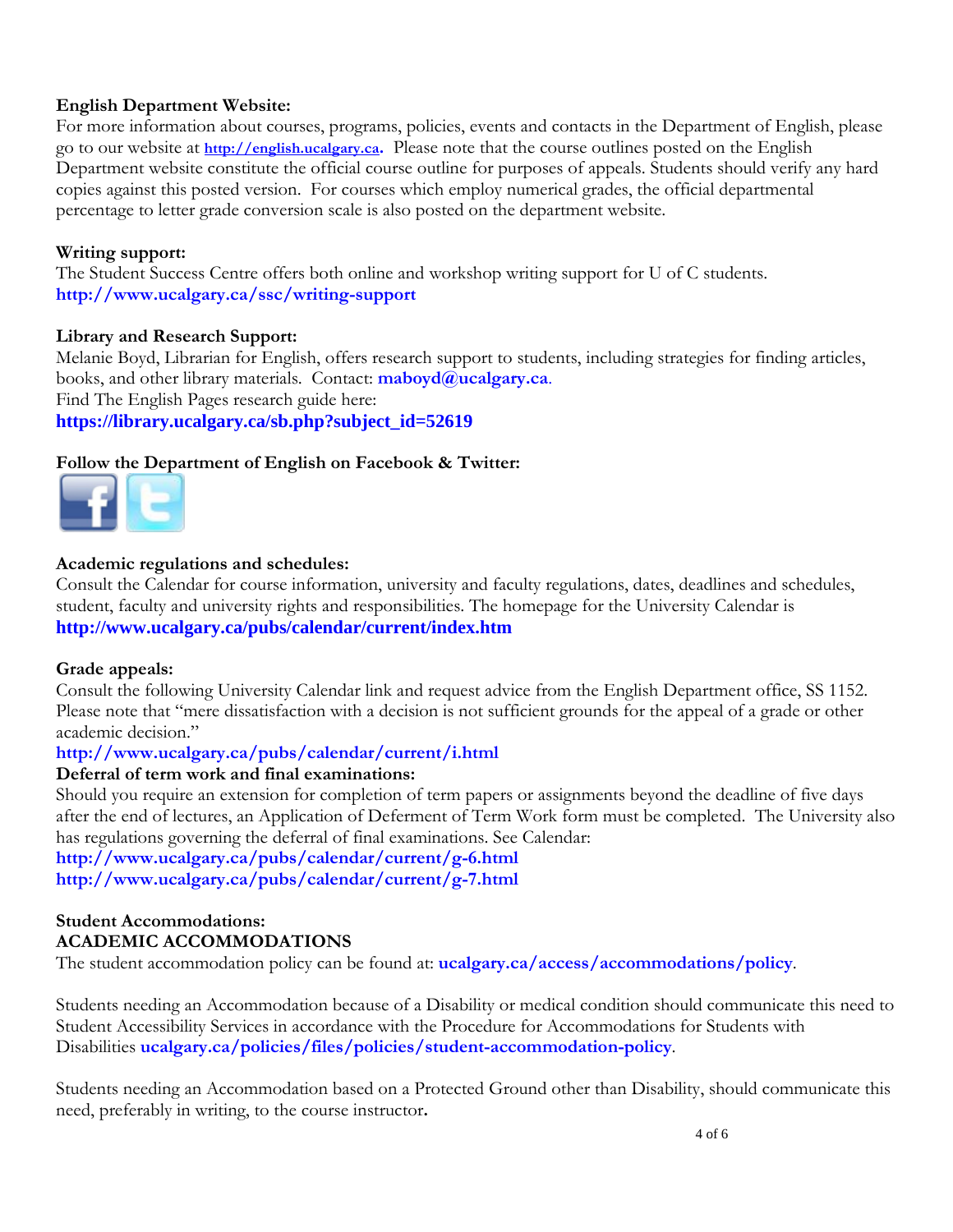The full policy on Student Accommodations is available at **<http://www.ucalgary.ca/policies/files/policies/student-accommodation-policy.pdf>** .

# **Emergency Evacuation/Assembly Points**: **<http://www.ucalgary.ca/emergencyplan/assemblypoints>**

## **Freedom of Information and Protection of Privacy Act:<http://www.ucalgary.ca/legalservices/foip>**

## **"Safewalk" Program:**

Campus Security will escort individuals day or night: call 220-5333 for assistance. Use any campus phone, emergency phone or the yellow phone located at most parking lot pay booths. **<http://www.ucalgary.ca/security/safewalk/>**

## **Faculty of Arts Program Advising and Student Information Resources:**

Have a question, but not sure where to start? The new Arts Students' Centre (ASC) is your information resource for everything in Arts! Drop in at SS102, call us at 403-220-3580 or email us at **[ascarts@ucalgary.ca](mailto:ascarts@ucalgary.ca)**. You can also visit the Faculty of Arts website at **<http://arts.ucalgary.ca/undergraduate>** which has detailed information on common academic concerns.

For program planning and advice, contact the Student Success Centre (formerly the Undergraduate programs Office) at (403) 220-5881 or visit them in their new space on the 3rd Floor of the Taylor Family Digital Library.

For registration (add/drop/swap), paying fees and assistance with your Student Centre, contact Enrolment Services at (403) 210-ROCK [7625] or visit them at the MacKimmie Library Block.

### **Contact for Students Union Representatives for the Faculty of Arts:**

**[arts1@su.ucalgary.ca](mailto:arts1@su.ucalgary.ca)**, **[arts2@su.ucalgary.ca](mailto:arts2@su.ucalgary.ca)**, **[arts3@su.ucalgary.ca](mailto:arts3@su.ucalgary.ca)**, **[arts4@su.ucalgary.ca](mailto:arts4@su.ucalgary.ca)**

## **Contact for Students Ombudsman's Office: <http://www.ucalgary.ca/provost/students/ombuds>**

## **Universal Student Ratings of Instruction (USRI):**

"At the University of Calgary, feedback provided by students through the Universal Student Ratings of Instruction (USRI) survey provides valuable information to help with evaluating instruction, enhancing learning and teaching, and selecting courses (**[www.ucalgary.ca/usri](http://www.ucalgary.ca/usri)**). Your responses make a difference - please participate in USRI Surveys."

## **PLAGIARISM**

Plagiarism is an extremely serious offence. Please read the following information carefully. The penalty routinely recommended by the English Department for documented plagiarism is failure of the course in which the offence occurred; academic probation is also routinely applied at the Faculty level. Suspension or expulsion can result from severe or repeated plagiarism.

The University Calendar states:

1. Plagiarism - Essentially plagiarism involves submitting or presenting work in a course as if it were the student's own work done expressly for that particular course when, in fact, it is not. Most commonly plagiarism exists when: (a) the work submitted or presented was done, in whole or in part, by an individual other than the one submitting or presenting the work (this includes having another impersonate the student or otherwise substituting the work of another for one's own in an examination or test),

(b) parts of the work are taken from another source without reference to the original author,